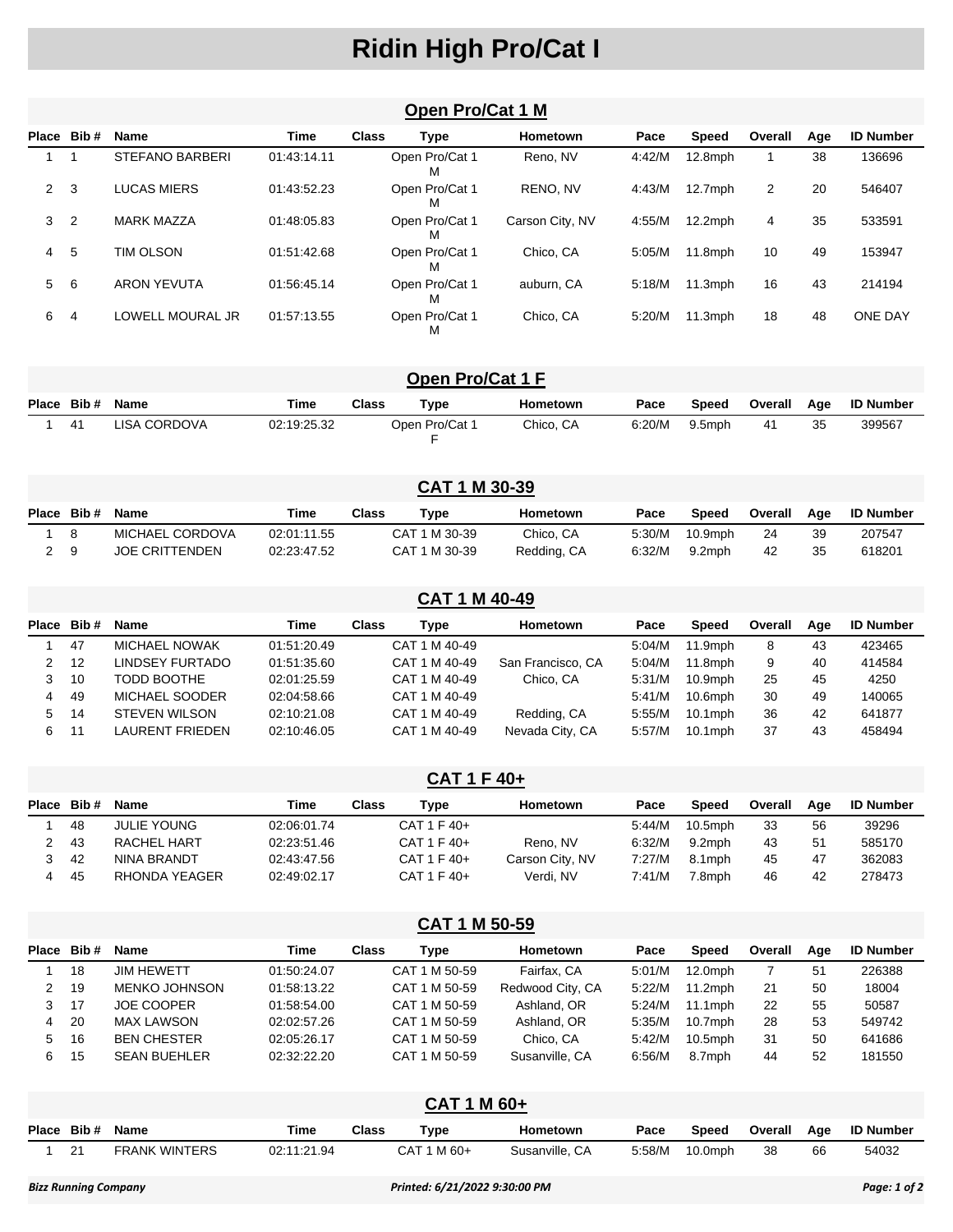### **Ridin High Pro/Cat I**

#### **CAT 1 M Jr 15-16**

| Place | Bib# | <b>Name</b>             | <b>Time</b> | <b>Class</b> | Type                 | <b>Hometown</b> | Pace   | Speed      | Overall | Age | <b>ID Number</b> |
|-------|------|-------------------------|-------------|--------------|----------------------|-----------------|--------|------------|---------|-----|------------------|
|       | 29   | <b>NATHAN TROYER</b>    | 01:55:12.07 |              | CAT 1 M Jr 15-<br>16 | Sparks, NV      | 5:14/M | $11.5$ mph | 15      | 15  | 550635           |
| 2     | 25   | <b>AERO FIN-FISHER</b>  | 01:57:53.71 |              | CAT 1 M Jr 15-<br>16 | Fairfax, CA     | 5:21/M | $11.2$ mph | 19      | 15  | 591326           |
| 3     | 22   | NOAH BOTT               | 01:57:53.75 |              | CAT 1 M Jr 15-<br>16 | San Anselmo, CA | 5:21/M | $11.2$ mph | 20      | 16  | 618275           |
| 4     | 24   | <b>COLIN DYSON</b>      | 02:02:13.70 |              | CAT 1 M Jr 15-<br>16 | Reno, NV        | 5:33/M | $10.8$ mph | 27      | 15  | 612893           |
| 5     | 28   | <b>WALKER RAWLINSON</b> | 02:07:02.93 |              | CAT 1 M Jr 15-<br>16 | Tahoe City, CA  | 5:46/M | $10.4$ mph | 34      | 16  | 608553           |
| 6     | 23   | <b>HOUSTON BROWN</b>    | 02:07:42.28 |              | CAT 1 M Jr 15-<br>16 | Reno, NV        | 5:48/M | $10.3$ mph | 35      | 15  | 604351           |
|       | 27   | <b>JAMES MEEZAN</b>     | 02:19:01.73 |              | CAT 1 M Jr 15-<br>16 | Mill Valley, CA | 6:19/M | 9.5mph     | 40      | 16  | 622184           |

#### **CAT 1 M Jr 17-18**

| Place          | Bib# | <b>Name</b>            | Time        | <b>Class</b><br>Type |                      | Hometown           | Pace   | Speed      | Overall | Age | <b>ID Number</b> |
|----------------|------|------------------------|-------------|----------------------|----------------------|--------------------|--------|------------|---------|-----|------------------|
|                | 34   | <b>SAMUEL HART</b>     | 01:44:19.78 |                      | CAT 1 M Jr 17-<br>18 | RENO, NV           | 4:44/M | $12.7$ mph | 3       | 18  | 565365           |
| $\overline{2}$ | 36   | <b>MATTHEW MAROTTO</b> | 01:48:07.15 |                      | CAT 1 M Jr 17-<br>18 | Kentfield, CA      | 4:55/M | $12.2$ mph | 5       | 17  | 605064           |
| 3              | 33   | <b>ZACKARY DELONG</b>  | 01:48:21.26 |                      | CAT 1 M Jr 17-<br>18 | Sparks, NV         | 4:55/M | $12.2$ mph | 6       | 18  | 555744           |
| 4              | 31   | <b>FINN BOURKE</b>     | 01:52:41.41 |                      | CAT 1 M Jr 17-<br>18 | Portola Valley, CA | 5:07/M | $11.7$ mph | 11      | 17  | 602223           |
| 5              | 35   | MATTHEUS JOHNSON       | 01:53:35.64 |                      | CAT 1 M Jr 17-<br>18 | REDWOOD CITY, CA   | 5:10/M | $11.6$ mph | 12      | 18  | 423193           |
| 6              | 38   | <b>MILES TALBERT</b>   | 01:53:42.93 |                      | CAT 1 M Jr 17-<br>18 | Folsom, CA         | 5:10/M | $11.6$ mph | 13      | 18  | 638359           |
| 7              | 39   | <b>BENJAMIN YOUNG</b>  | 01:54:12.03 |                      | CAT 1 M Jr 17-<br>18 | Sparks, NV         | 5:11/M | $11.6$ mph | 14      | 17  | 569982           |
| 8              | 37   | <b>RONALD SHINDELL</b> | 02:02:00.57 |                      | CAT 1 M Jr 17-<br>18 | Reno, NV           | 5:33/M | $10.8$ mph | 26      | 17  | 612757           |
| 9              | 30   | <b>ERIC BILLINGS</b>   | 02:15:07.45 |                      | CAT 1 M Jr 17-<br>18 | Carson City, NV    | 6:08/M | 9.8mph     | 39      | 17  | 604580           |

#### **CAT 1 F Jr 15-18**

| Place Bib # Name |                     | Time        | Class | Tvpe                 | Hometown        | Pace   | Speed  | Overall | Aae | <b>ID Number</b> |
|------------------|---------------------|-------------|-------|----------------------|-----------------|--------|--------|---------|-----|------------------|
| 46               | <b>HANNAH YOUNG</b> | 02:51:14.85 |       | CAT 1 F Jr 15-<br>18 | Carson City, NV | 7:47/M | 7.7mph | 47      |     | 592337           |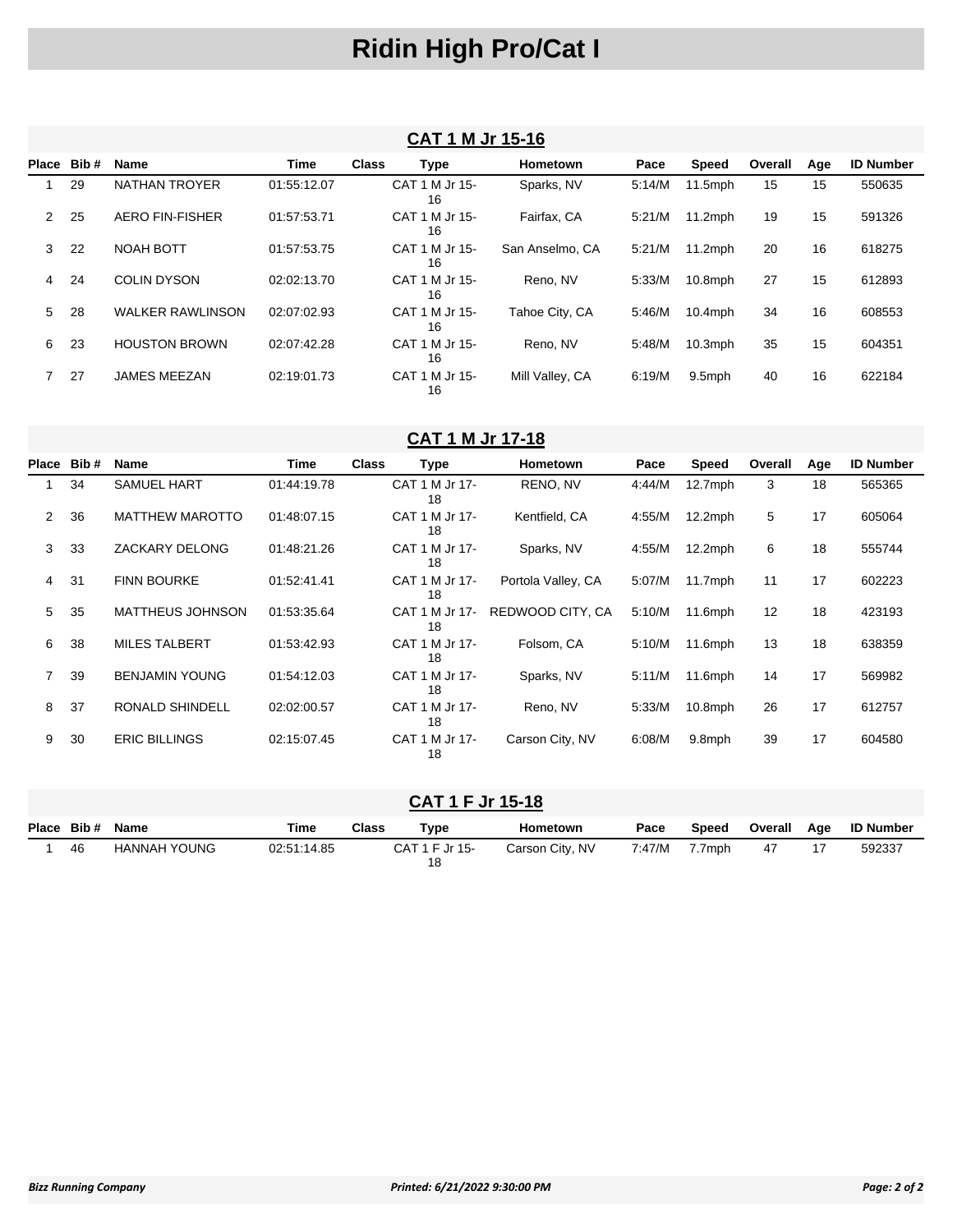### Ridin High Cat II

#### CAT 2 M Jr 15-18

| Place                   | Bib#       | Name                                            | Time                | Pace           | Class                | Hometown                 | Speed           | Sex    | Age       | ID Number            |
|-------------------------|------------|-------------------------------------------------|---------------------|----------------|----------------------|--------------------------|-----------------|--------|-----------|----------------------|
| $\mathbf{1}$            | 113        | <b>ANTHONY GRIFFIN-YEH</b>                      | 01:39:14.07         | 05:27          |                      | WALNUT CREEK, CA         | 11.0mph         | M      | 15        | 628028               |
| $\overline{\mathbf{c}}$ | 119        | <b>JACKSON PAUGH</b>                            | 01:45:12.54         | 05:46          |                      | RENO, NV                 | $10.4$ mph      | м      | 15        | 633898               |
| 3                       | 112        | <b>DUKE FUSELIER</b>                            | 01:46:07.33         | 05:49          |                      | RENO, NV                 | $10.3$ mph      | М      | 16        | 614952               |
| 4                       | 118        | <b>MATTHEW OBRIEN</b>                           | 01:47:31.61         | 05:54          |                      | RENO, NV                 | $10.2$ mph      | М      | 15        | 614386               |
| 5                       | 111        | <b>LEWIS FRITZINGER</b>                         | 01:48:07.46         | 05:56          |                      | RENO, NV                 | $10.1$ mph      | M      | 14        | 627593               |
| 6                       | 115        | <b>MATTHEW HOLLIDAY</b>                         | 01:52:39.41         | 06:11          |                      | <b>KLAMATH FALLS, OR</b> | 9.7mph          | М      | 16        | ONE DAY              |
| $\overline{7}$          | 116        | <b>HENRY LAWSON</b>                             | 02:03:09.69         | 06:46          |                      | CARSON CITY, NV          | 8.9mph          | М      | 18        | 633673               |
| 8                       | 117        | <b>OSCAR MARROQUIN</b>                          | 02:03:55.52         | 06:48          |                      | SPARKS, NV               | 8.8mph          | м      | 18        | 613469               |
| 9                       | 110        | <b>JACK EGAN</b>                                | 02:07:56.96         | 07:01          |                      | SPARKS, NV               | 8.5mph          | М      | 16        | 593784               |
| 10                      | 109        | <b>ROWDY CUTLER</b>                             | 02:15:46.83         | 07:27          |                      | RENO, NV                 | 8.0mph          | М      | 16        | 633750               |
|                         |            |                                                 |                     |                | CAT 2 M 40-49        |                          |                 |        |           |                      |
|                         |            |                                                 |                     |                |                      |                          |                 |        |           |                      |
| Place                   | Bib#       | Name                                            | Time                |                | Pace Class           | Hometown                 | Speed           | Sex    | Age       | <b>ID Number</b>     |
| $\mathbf{1}$            | 92         | <b>ELLIOT GROTHE</b>                            | 01:43:49.68         | 05:42          |                      | RENO, NV                 | 10.5mph         | M      | 42        | 287436               |
| $\overline{c}$          | 95         | <b>BRIAN WALLACE</b>                            | 01:46:54.43         | 05:52          |                      | RENO, NV                 | $10.2$ mph      | М      | 49        | 37037                |
| 3                       | 94         | <b>ANTHONY NIEMAN</b>                           | 01:51:29.16         | 06:07          |                      | TRUCKEE, CA              | 9.8mph          | М      | 41        | <b>ONE DAY</b>       |
| 4                       | 96         | <b>KEVIN WUERTZ</b>                             | 01:52:49.10         | 06:11          |                      | SAN ANSELMO, CA          | 9.7mph          | м      | 49        | 556274               |
| 5                       | 91         | DANNY BELTRAN                                   | 01:53:39.77         | 06:14          |                      | DAYTON, NV               | 9.6mph          | М      | 40        | 615823               |
| 6                       | 93         | <b>BENJAMIN LINS</b>                            | 01:58:33.83         | 06:30          |                      | PIEDMONT, CA             | 9.2mph          | М      | 47        | ONE DAY              |
|                         |            |                                                 |                     |                | CAT 2 M 50-59        |                          |                 |        |           |                      |
| Place                   | Bib#       | Name                                            | Time                | Pace           | Class                | Hometown                 | Speed           | Sex    | Age       | <b>ID Number</b>     |
|                         |            |                                                 |                     |                |                      |                          |                 |        |           |                      |
| $\mathbf{1}$            | 98         | <b>SCOTT CURTIS</b>                             | 01:52:11.11         | 06:09          |                      | SEASIDE, CA              | 9.7mph          | M      | 59        | 527103               |
| $\overline{c}$          | 101        | <b>TREVOR NICHOLS</b>                           | 01:57:32.58         | 06:27          |                      | NEVADA CITY, CA          | 9.3mph          | М      | 51        | 639265               |
| 3                       | 102        | <b>GLENN RAWLINSON</b>                          | 01:59:08.80         | 06:32          |                      | <b>MENLO PARK, CA</b>    | 9.2mph          | M      | 51        | 167473               |
|                         |            |                                                 |                     |                | CAT 2 M 60+          |                          |                 |        |           |                      |
|                         |            |                                                 |                     |                |                      |                          |                 |        |           |                      |
| Place                   | Bib#       | Name                                            | Time                | Pace           | Class                | Hometown                 | Speed           | Sex    | Age       | <b>ID Number</b>     |
|                         |            |                                                 |                     |                |                      |                          |                 |        |           |                      |
| $\mathbf{1}$            | 108        | PAUL WERTZBERGER                                | 01:53:42.47         | 06:14          |                      | MOUNT SHASTA, CA         | 9.6mph          | M      | 66        | <b>ONE DAY</b>       |
| $\overline{c}$          | 105        | <b>MARK KOVACIC</b>                             | 01:58:45.99         | 06:31          |                      | SUSANVILLE, CA           | 9.2mph          | М      | 73        | 493653               |
| 3                       | 106        | JEFF MCCULLOCH                                  | 02:12:57.72         | 07:18          |                      | SANTA ROSA, CA           | 8.2mph          | М      | 65        | ONE DAY              |
| 4<br>5                  | 103<br>104 | <b>WILLIAM BIGFORD</b><br><b>BYRON FOUNTAIN</b> | 02:14:14.35         | 07:22<br>09:57 |                      | SUSANVILLE, CA           | 8.1mph          | М<br>М | 73<br>68  | ONE DAY              |
|                         |            |                                                 | 03:01:11.31         |                |                      | CHICO, CA                | 6.0mph          |        |           | 419026               |
|                         |            |                                                 |                     |                | CAT 2 F Jr 15-18     |                          |                 |        |           |                      |
| Place                   | Bib #      | Name                                            | Time                |                | Pace Class           | Hometown                 | Speed           | Sex    | Age       | <b>ID Number</b>     |
| $\mathbf{1}$            | 80         | <b>HANNAH EPSTEYN</b>                           | 01:55:38.57         | 06:21          |                      | RENO, NV                 | 9.4mph          | F      | 14        | 555644               |
| 2                       | 79         | <b>ABIGAIL DIXON</b>                            | 01:58:31.69         | 06:30          |                      | RENO, NV                 | 9.2mph          | F      | 16        | 616505               |
| 3                       | 85         | <b>ISABEL RYAN</b>                              | 02:02:03.18         | 06:42          |                      | AUBURN, CA               | 8.9mph          | F      | 16        | 639930               |
| 4                       | 84         | <b>ZOEY OSTER</b>                               | 02:12:55.64         | 07:18          |                      | SPARKS, NV               | 8.2mph          | F      | 18        | 593392               |
| 5                       | 81         | <b>MEGAN JEFFERY</b>                            | 02:29:28.24         | 08:12          |                      | RENO, NV                 | 7.3mph          | F      | 16        | 635726               |
| 6                       | 86         | RACHEL WESTOVER                                 | 02:39:24.22         | 08:45          |                      | RENO, NV                 | 6.9mph          | F      | 16        | 616104               |
| 7                       | 78         | <b>ELLIE BUCK</b>                               | 02:52:05.65         | 09:27          |                      | RENO, NV                 | 6.3mph          | F      | 18        | 576107               |
| 8                       | 83         | <b>LEIGH MAYERS</b>                             | 02:58:23.94         | 09:48          |                      | CARSON CITY, NV          | 6.1mph          | F      | 17        | 633946               |
|                         |            |                                                 |                     |                | <u>CAT 2 M 30-39</u> |                          |                 |        |           |                      |
|                         |            |                                                 |                     |                |                      |                          |                 |        |           |                      |
| Place                   | Bib#       | Name                                            | Time                |                | Pace Class           | Hometown                 | Speed           | Sex    | Age       | <b>ID Number</b>     |
| 1                       | 88         | MICAH GROVER                                    | 02:02:59.88         | 06:45          |                      | RENO, NV                 | 8.9mph          | M      | 38        | 579996               |
| $\overline{c}$          | 89         | <b>JONATHAN MCKASKEY</b>                        | 02:34:27.33         | 08:29          |                      | LIVERMORE, CA            | 7.1mph          | M      | 38        | 523908               |
|                         |            |                                                 |                     |                | CAT 2 M 19-29        |                          |                 |        |           |                      |
| Place                   | Bib#       | Name                                            |                     |                |                      | Hometown                 |                 | Sex    |           |                      |
| $\mathbf{1}$            | 87         | WAYDE JAYNES                                    | Time<br>02:10:58.74 | 07:11          | Pace Class           | MAGALIA, CA              | Speed<br>8.3mph | M      | Age<br>26 | ID Number<br>ONE DAY |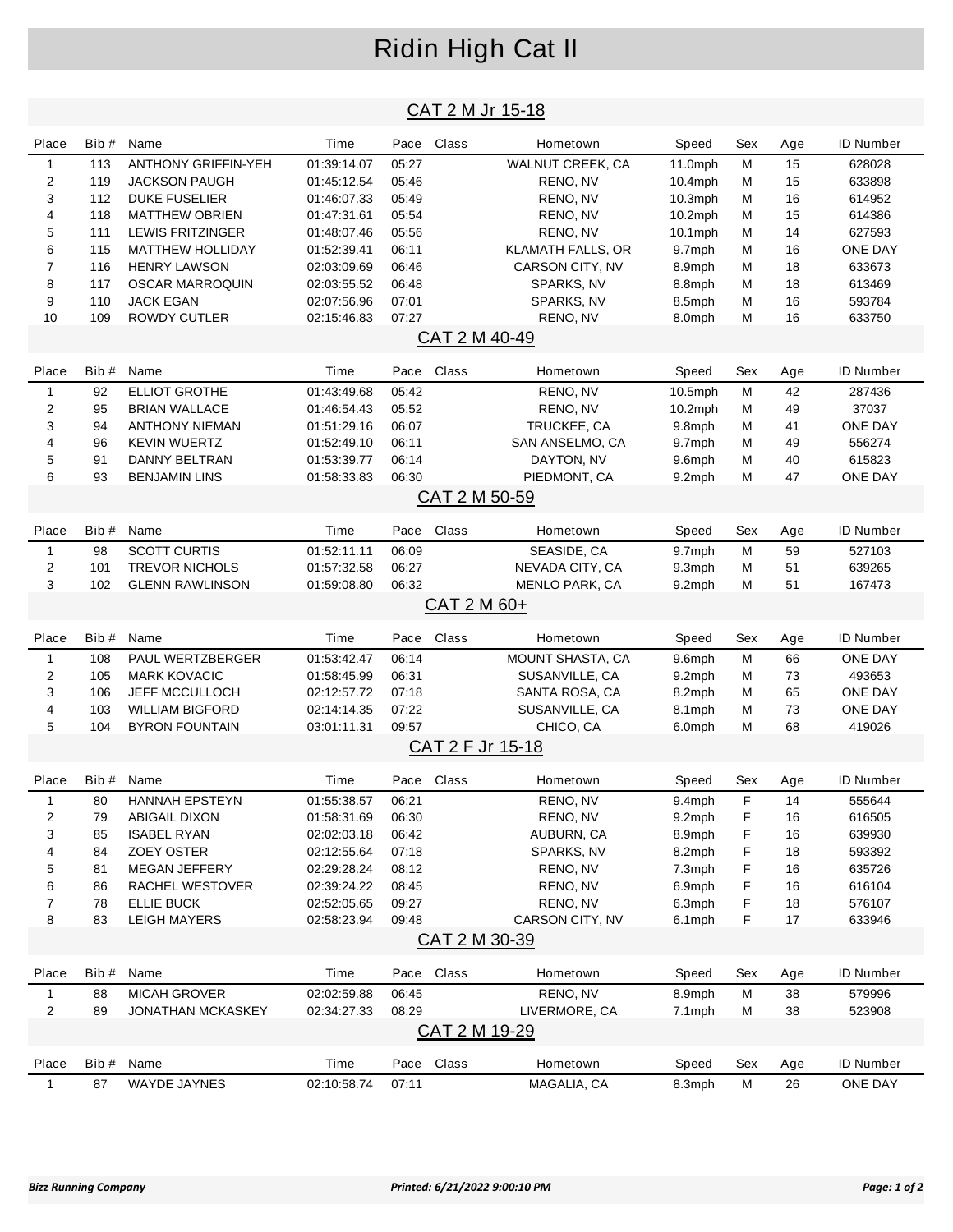# Ridin High Cat II

| CA I 2 F 40+ |       |                    |             |       |            |                            |        |     |     |                  |  |  |
|--------------|-------|--------------------|-------------|-------|------------|----------------------------|--------|-----|-----|------------------|--|--|
| Place        | Bib # | Name               | Time        |       | Pace Class | Hometown                   | Speed  | Sex | Age | <b>ID Number</b> |  |  |
|              | 76    | LORI KROBOTH       | 02:20:08.49 | 07:42 |            | CARSON CITY, NV            | 7.8mph | F   | -51 | <b>ONE DAY</b>   |  |  |
| 2            | 77    | REBECCA ROSEBERRY  | 02:50:59.45 | 09:23 |            | CRYSTAL BAY, NV            | 6.4mph | F   | 41  | <b>ONE DAY</b>   |  |  |
| 3            | 75    | JANA BUCK          | 02:58:22.63 | 09:48 |            | RENO, NV                   | 6.1mph | F   | 45  | 576106           |  |  |
|              |       |                    |             |       |            | OPEN CLYDESDALE (200+ LBS) |        |     |     |                  |  |  |
| Place        | Bib # | Name               | Time        |       | Pace Class | Hometown                   | Speed  | Sex | Age | <b>ID Number</b> |  |  |
|              | 176   | <b>JAKE RIDDEL</b> | 02:36:12.09 | 08:34 |            | VERDI. NV                  | 7.0mph | М   | 38  | <b>ONE DAY</b>   |  |  |

 $CAT 2F 40$